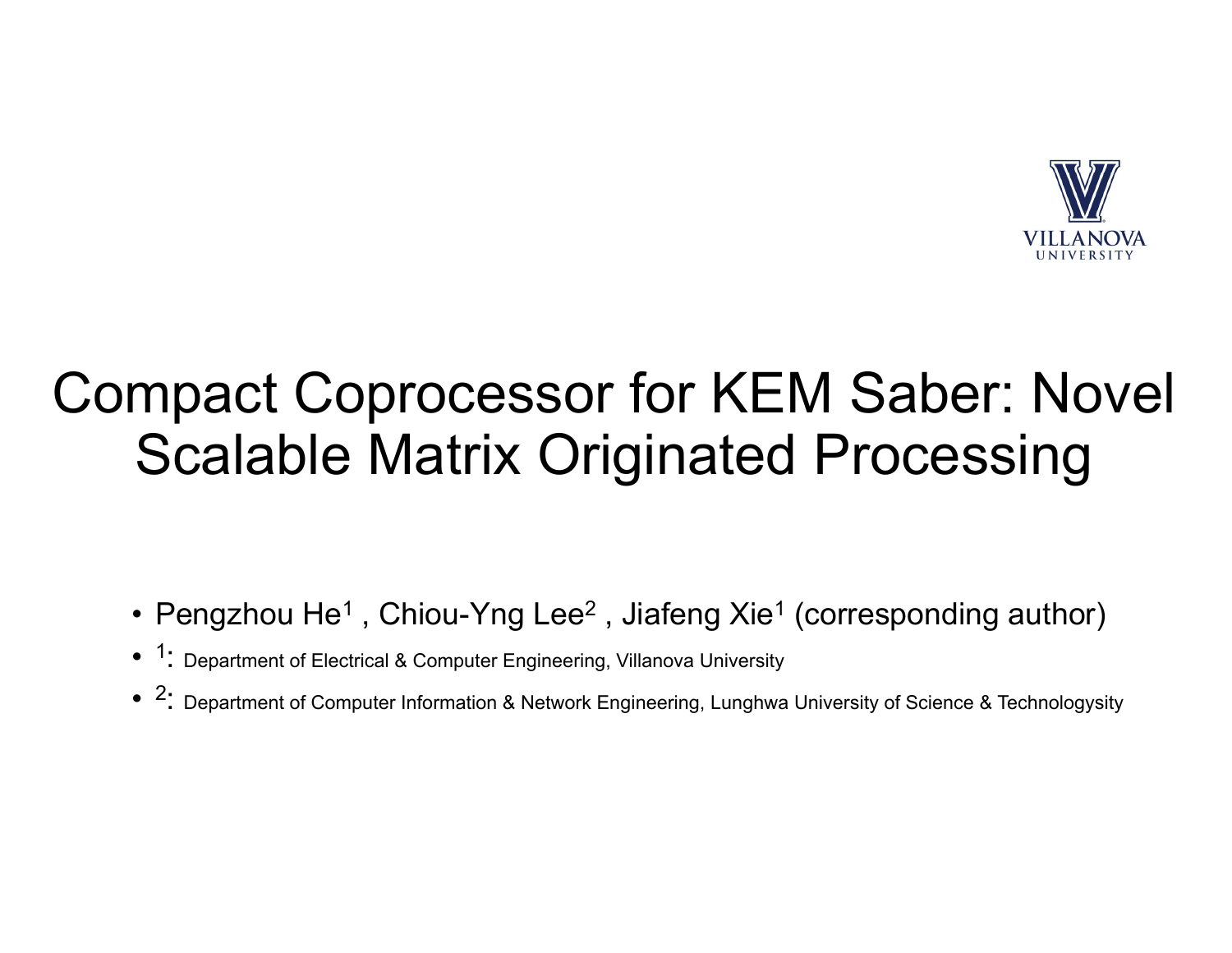

## **Content**

- Preliminary
- Proposed Method
- Proposed PQC Structures
- Implementation & Comparison
- Conclusions
- Future Work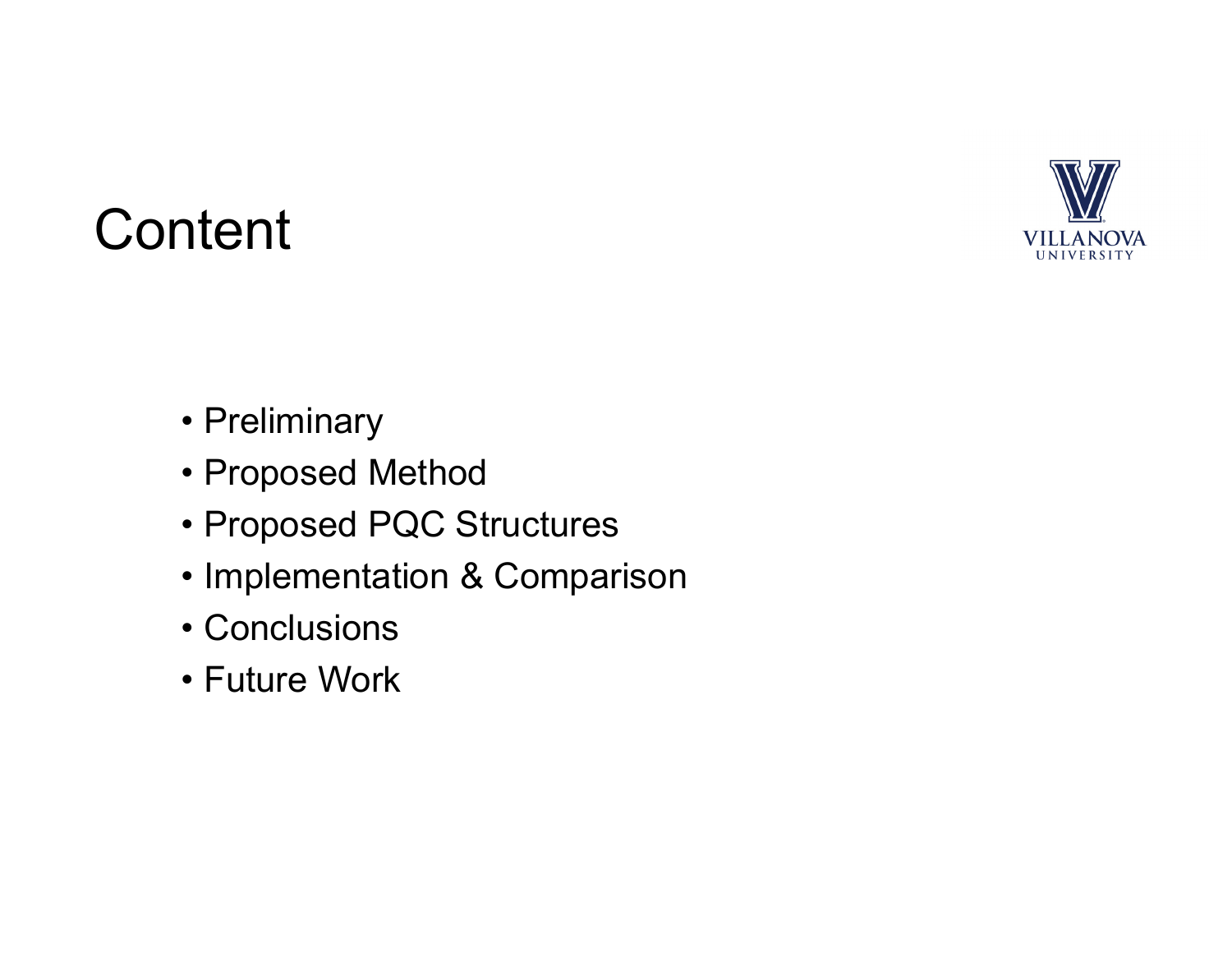

## Preliminary Knowledge



[1]: <https://csrc.nist.gov/projects/post-quantum-cryptography/round-3-submissions>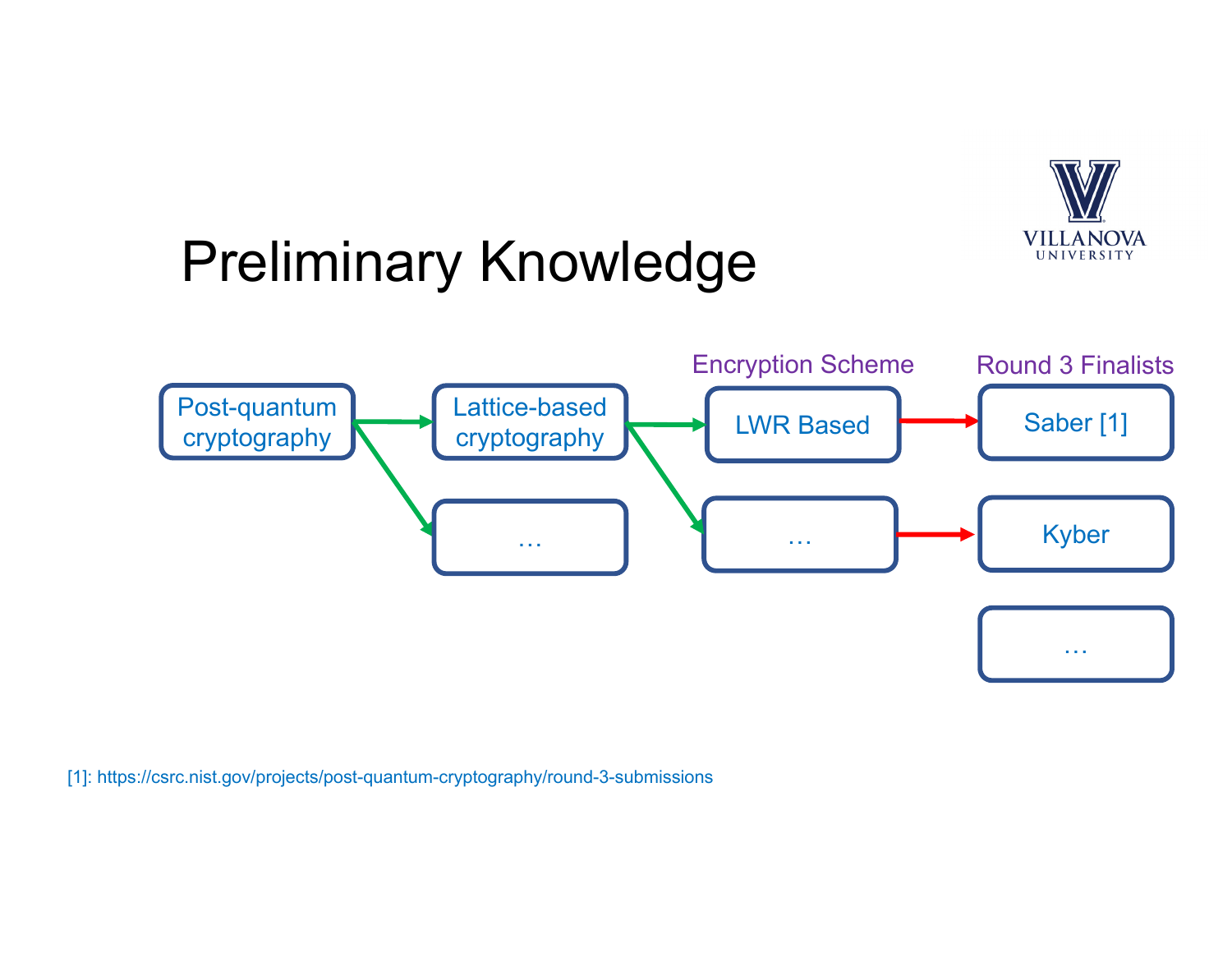### Saber KEM Scheme



[2]:Jan-Pieter D'Anvers, Angshuman Karmakar, Sujoy Sinha Roy, and Frederik Vercauteren. SABER. Proposal to NIST PQC Standardization, Round2, 2019. <https://csrc.nist.gov/Projects/Post-Quantum-Cryptography/round-2-submissions>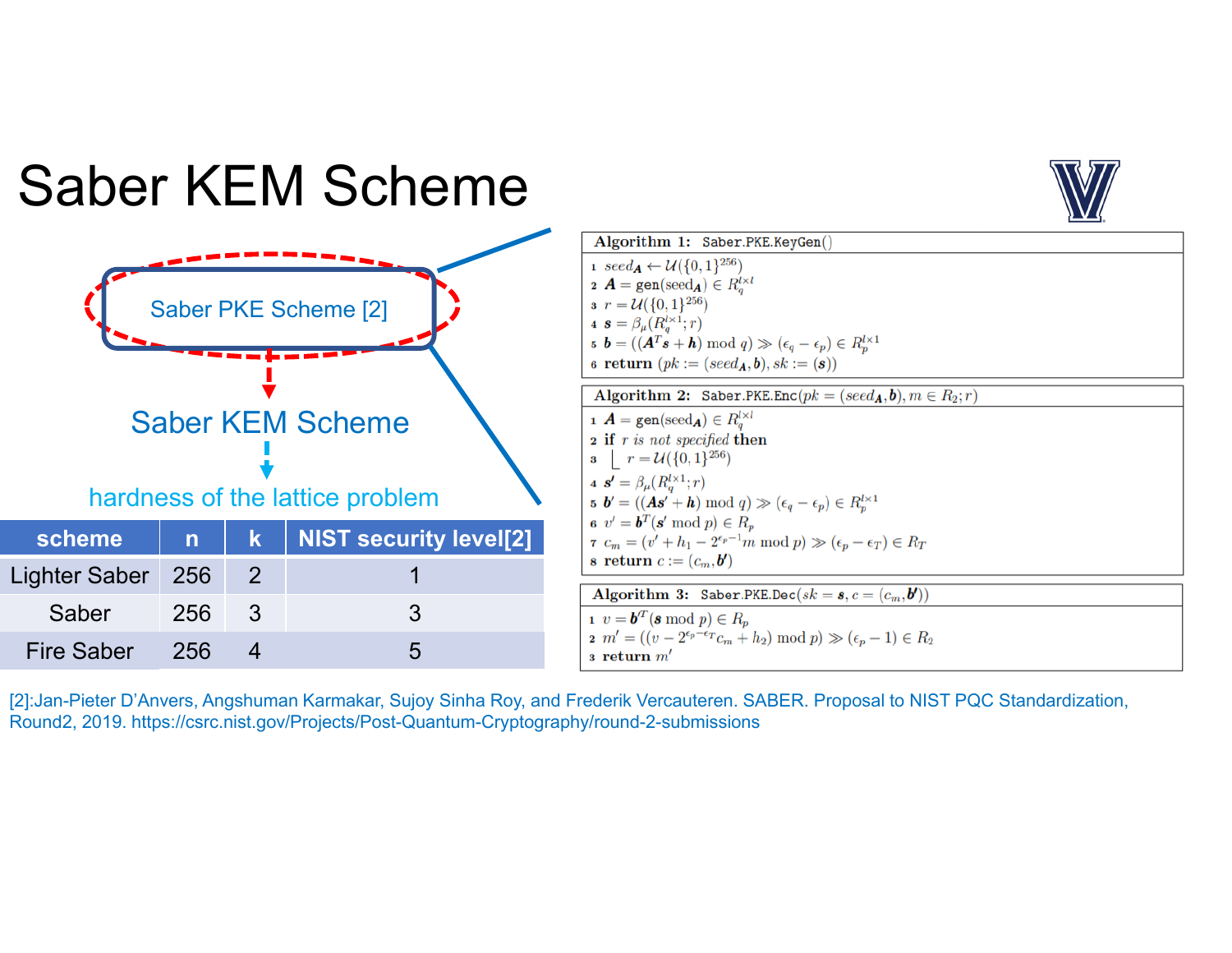

# Major Arithmetic Operation

KeyGen.5: 
$$
\mathbf{b} = (\langle \mathbf{A}^T \mathbf{s}_1 + \mathbf{h} \rangle \bmod q) \gg (\epsilon_q - \epsilon_p) \in R_p^{l \times 1}
$$

Coeff. Involved: <sup>n</sup>\*l\*l, <sup>n</sup>\*l

**Enc.5:** 
$$
\mathbf{b}' = (\overbrace{(\mathbf{A}\mathbf{s}'}^{k+1} + \mathbf{h}) \mod q) \gg (\epsilon_q - \epsilon_p) \in R_p^{l \times 1}
$$
 **Common** operation

Coeff. Involved: <sup>n</sup>\*l\*l, <sup>n</sup>\*l

**Enc.6:** 
$$
v' = (b^T(s' \bmod p)) \in R_p
$$

Coeff. Involved: <sup>n</sup>\*l, <sup>n</sup>\*l

**Dec.1:** 
$$
v = \underbrace{\mathbf{v}^T(\mathbf{s} \bmod p)} \in R_p
$$

Coeff. Involved: <sup>n</sup>\*l, <sup>n</sup>\*l



Relatively newly proposed…

Instruction-set architecture (ISA) based hardware design: 2020 CHES [3]

[3]:Roy, Sujoy Sinha, and Andrea Basso. "High-speed Instruction-set Coprocessor for Lattice-based Key Encapsulation Mechanism: Saber in Hardware." IACR Transactions on Cryptographic Hardware and Embedded Systems (2020): 443-466.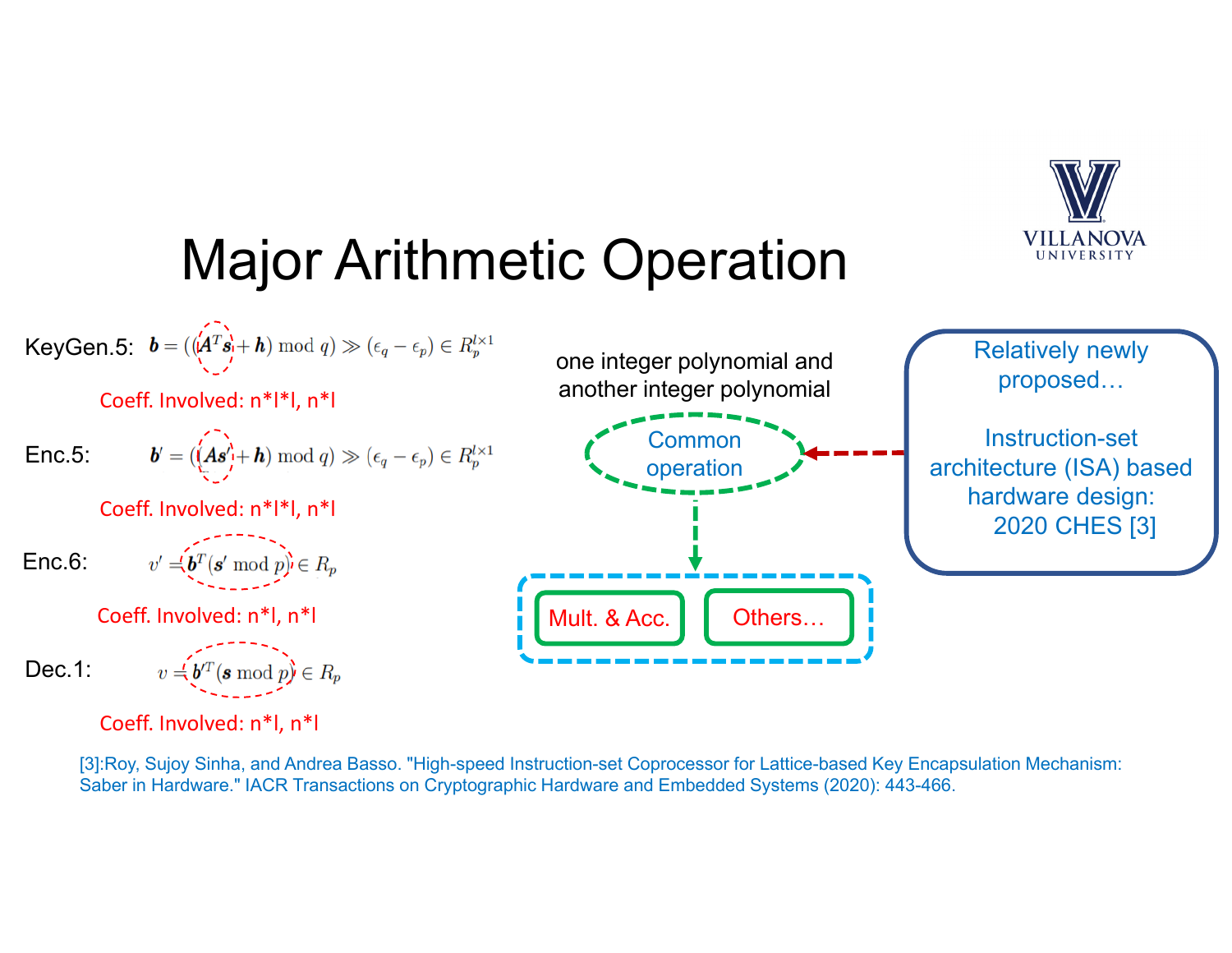

## Challenges and Goals

Low resource usage and high-performance hardware implementation of Saber KEM (PKE included) scheme

First topologically scalable structure (suitable for different applications) reported for Saber

Novel algorithm-hardware co-design driven process for the Saber PQC

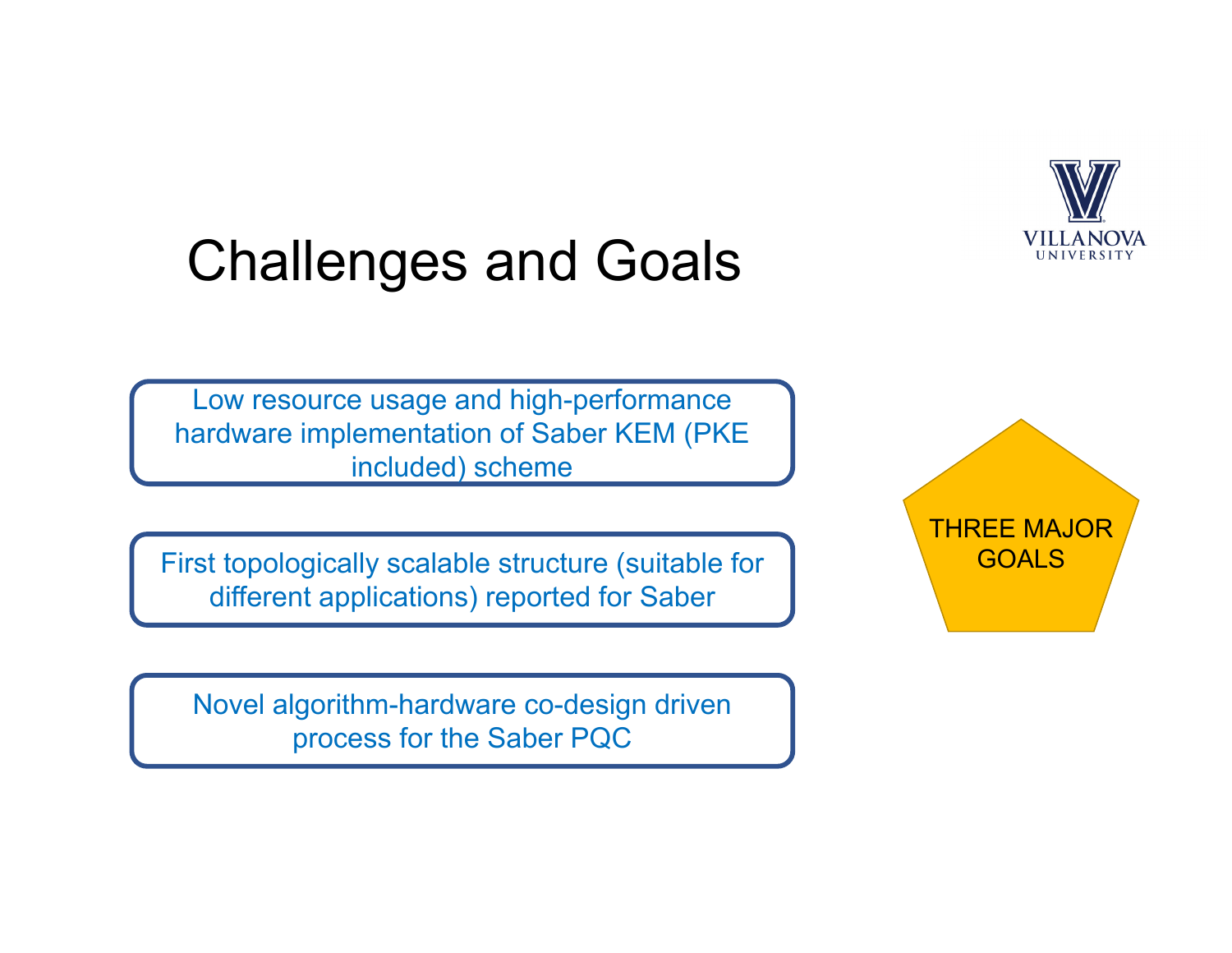

#### Proposed Method: Compact Coprocessor



Scalable Multiplier Features

- Different length in rank of the quotient ring
- Adjustable ratio in terms of Speed/Usage while maintaining overall high performance (delay X area)
- Embedded into an ISA-based hardware architecture while maintaining low-latency for data store/fetch with a RAM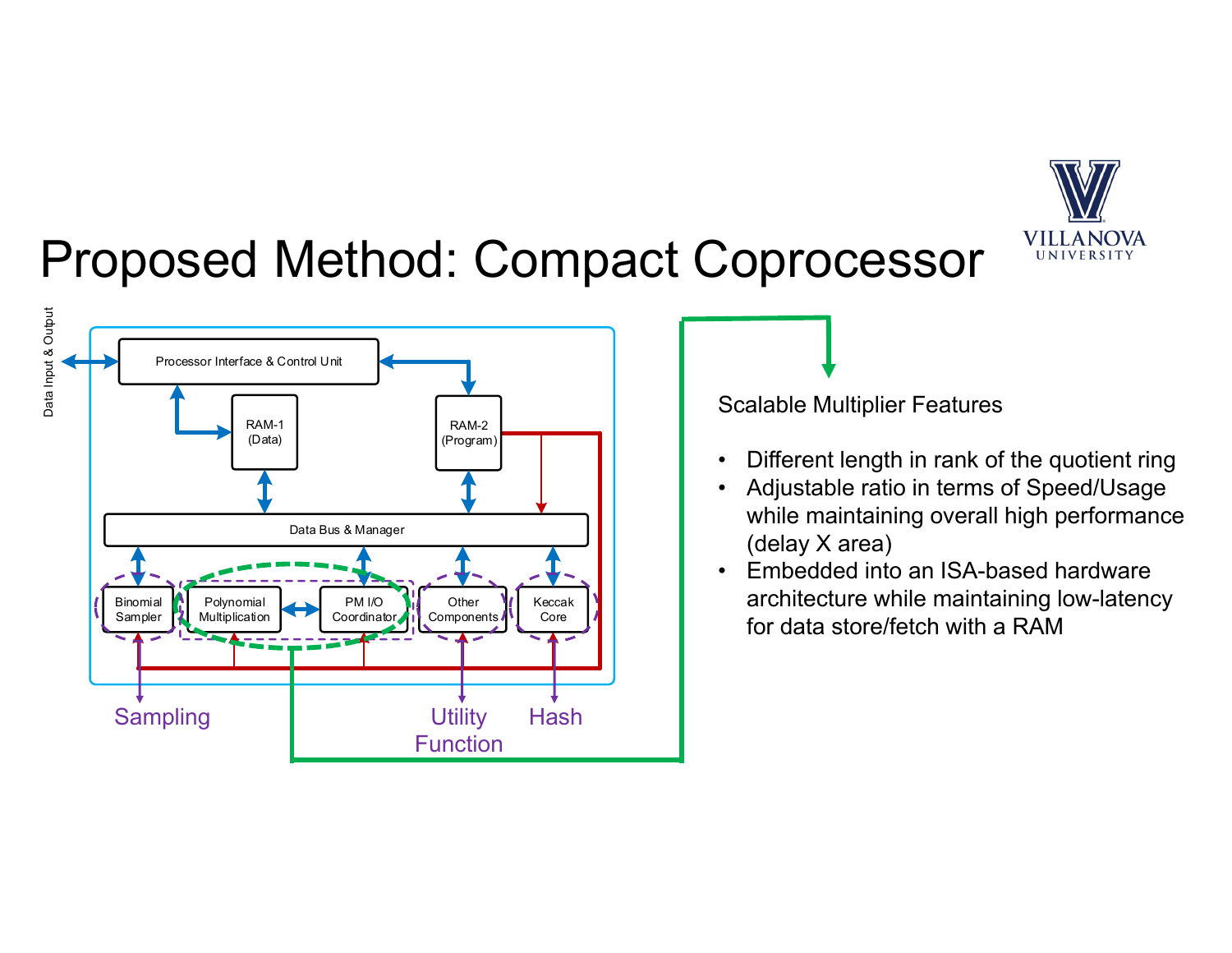#### Proposed Method: Matrix Property - I

• Consider polynomial multiplication on quotient ring *T*=*GD mod (xn+1), the matrix representation can be* 



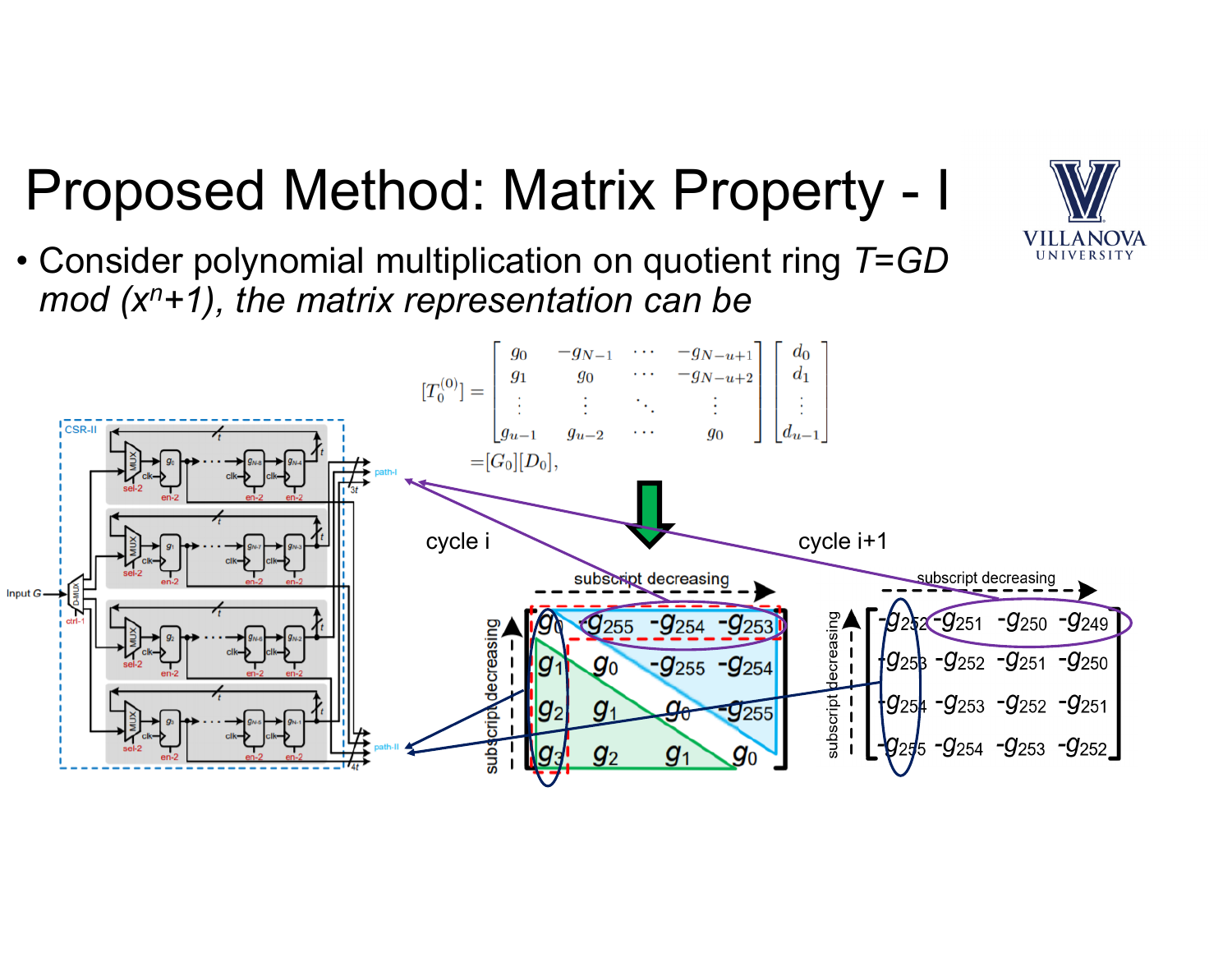### Proposed Method: Implementation



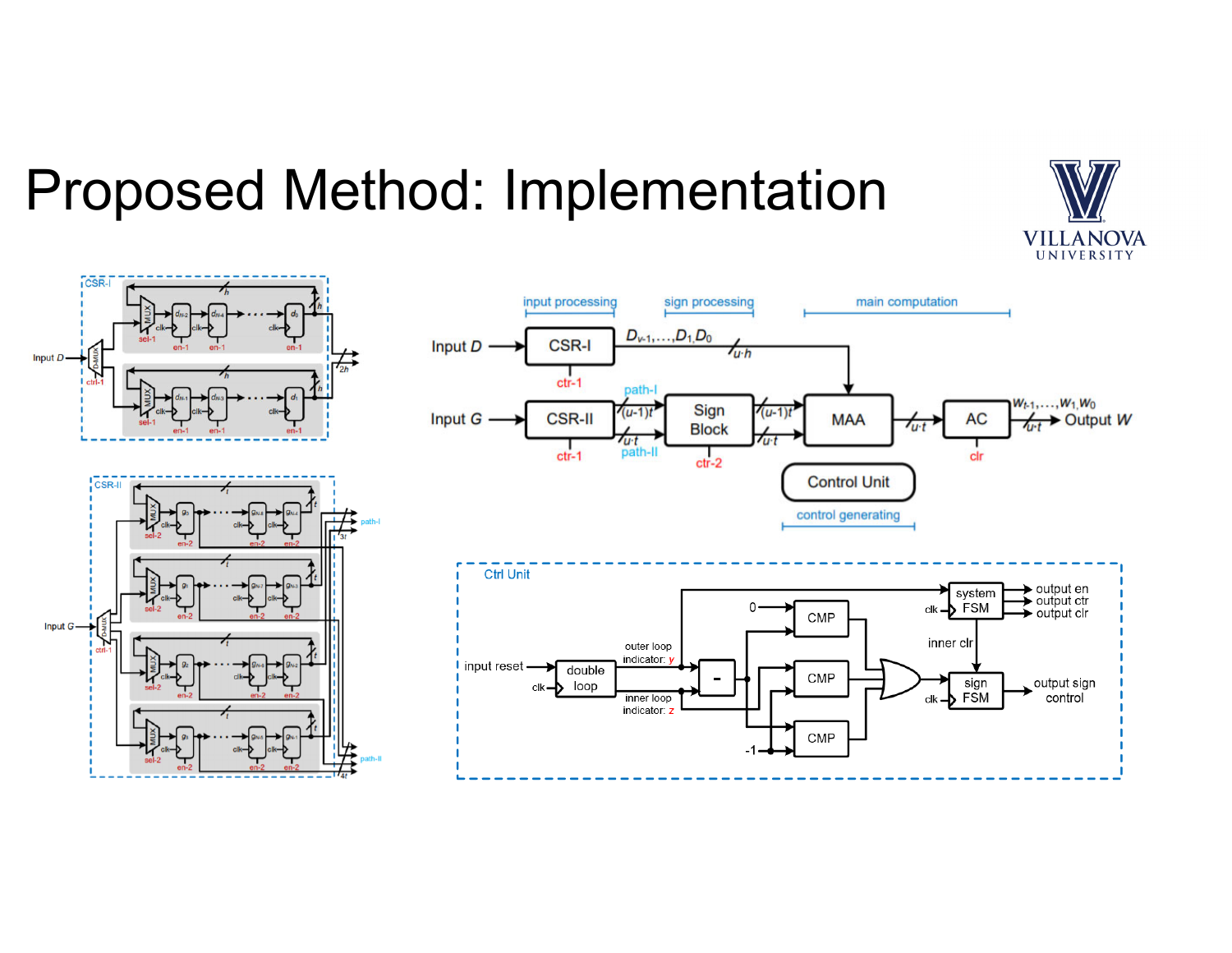#### Implementation Results

 Delay (ns) \* Area (#LUT+#FF) for standard Saber implementation, -/27.4/35.2 Artix-7 Kyber 59 12,034/16,458/14,746 Design | Device | Scheme | Freq (MHz) | Time(KeyGen/Enc/Dec)µs | LUT | FF | DSP | BRAM [3] UltraScale+ Saber 150 18.4/26.9/33.6 24.9k 10.7k 0 3 36.4/44.1/53.6 60.2/68.4/82.0 [4] [5] Artix-7 Artix-7 Kyber Kyber  $21 -$ 59 -/14.3/20.9 -/19.2/26.5 11,864 11,884 12,183 1,842 10,348 10,380 12,441 1,634 15 34 8 5 This work UltraScale+ Saber 250 37,339/44,390/41,169 36.3/46.2/57.1 48.9/63.2/78.5 61.5/80.2/100.0 10.1k 7.7k 0 3

[3]:Roy, Sujoy Sinha, and Andrea Basso. "High-speed Instruction-set Coprocessor for Lattice-based Key Encapsulation Mechanism: Saber in Hardware." IACR Transactions on Cryptographic Hardware and Embedded Systems (2020): 443-466.

[4]:V. B. Dang, F. Farahmand, M. Andrzejczak, K. Mohajerani, D. T. Nguyen, and K. Gaj, "Implementation and benchmarking of round 2 candidates in the nist post-quantum cryptography standardization process using hardware and software/hardware co-design approaches," Cryptology ePrint Archive: Report 2020/795, 2020.

[5]: E. Alkim, H. Evkan, N. Lahr, R. Niederhagen, and R. Petri, "Isa extensions for finite field arithmetic," IACR Transactions on Cryptographic Hardware and Embedded Systems, pp. 219–242, 2020.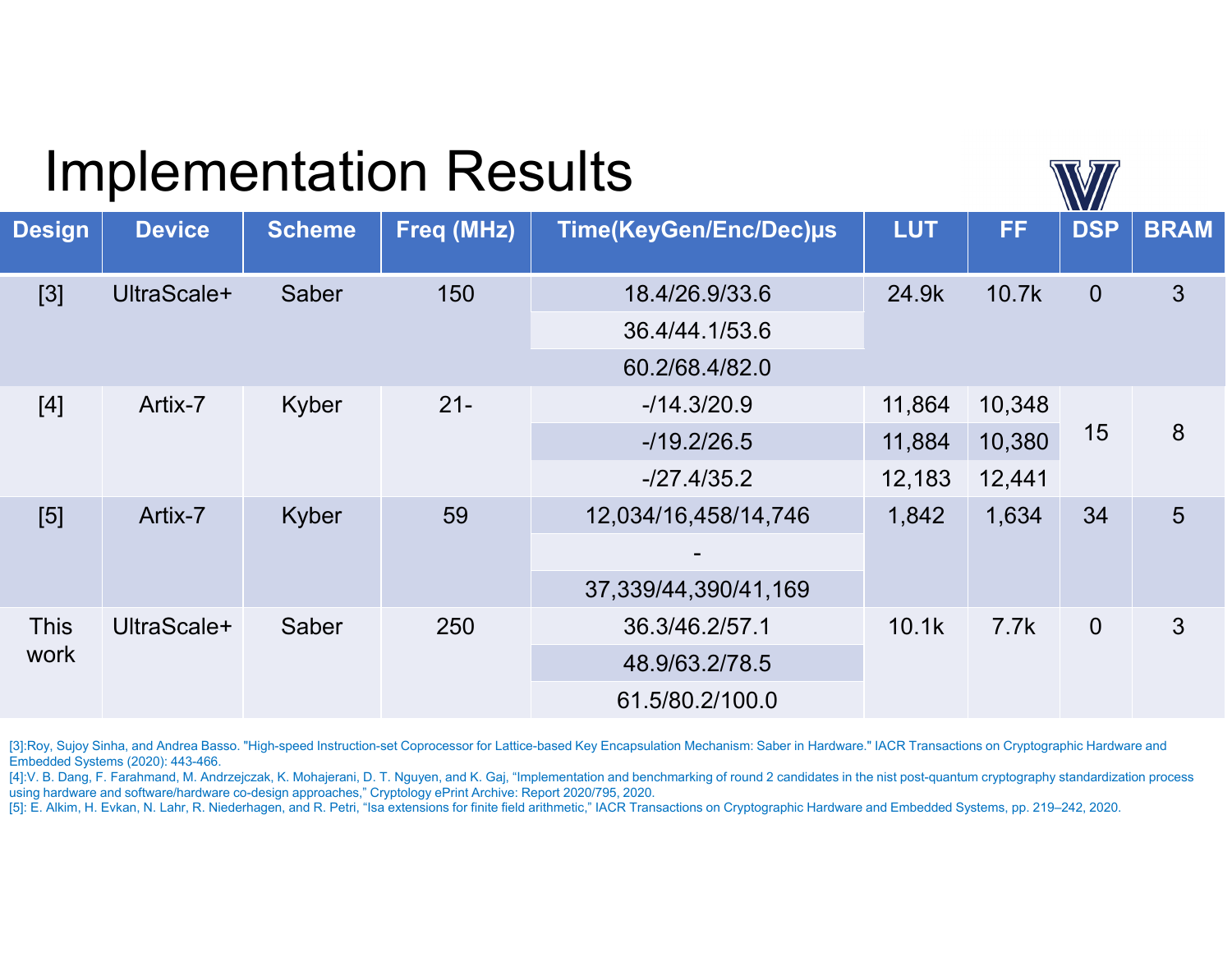The proposed implementation achieved **32.8%, 28.3%, and 26.8%** overall performance enhancement compared with [3], the state-of-the-art design in case of *u*=8.



| <b>Building</b><br><b>Block</b>         | <b>LUTs</b> | <b>FFs</b> | <b>CLBs</b> | <b>DSPs</b>    | <b>BRAMS</b>   |
|-----------------------------------------|-------------|------------|-------------|----------------|----------------|
| <b>Keccak Core</b>                      | 5655        | 2984       | 888         | $\overline{0}$ | $\overline{0}$ |
| Sampler                                 | 229         | 88         | 77          | $\overline{0}$ | $\overline{2}$ |
| <b>Multiplier</b>                       | 2162        | 1656       | 448         | $\overline{0}$ | $\overline{0}$ |
| I/O<br>Coordinator                      | 69          | 81         | 44          | $\overline{0}$ | 1              |
| <b>Others</b>                           | 1996        | 2890       | 483         | $\overline{0}$ | $\overline{2}$ |
| Overall                                 | 10111       | 7699       | 1940        | $\overline{0}$ | 3              |
| (% of overall<br><b>FPGA</b><br>device) | 3.69        | 1.40       | 5.66        | $\overline{0}$ | 0.33           |

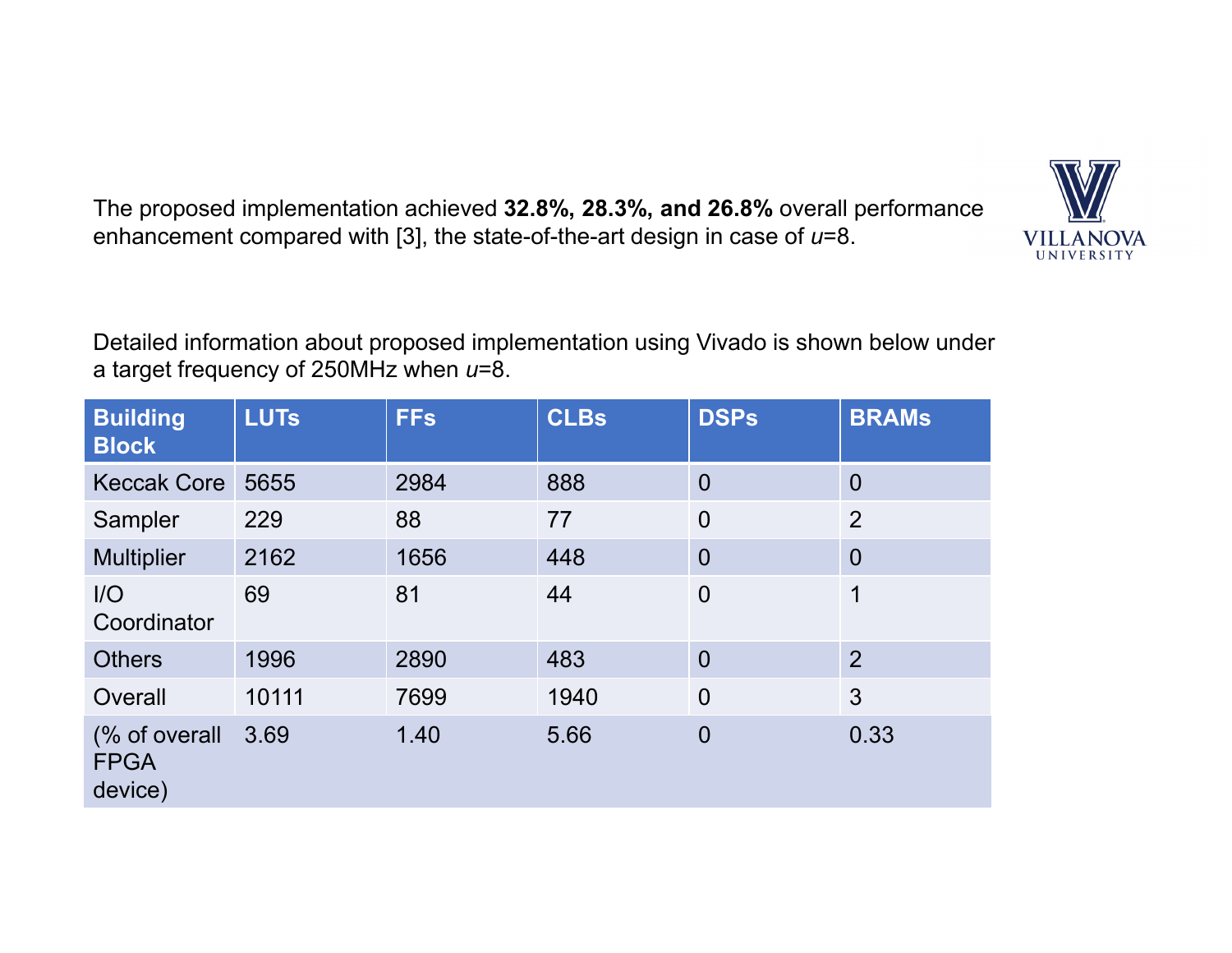

#### **Conclusions**

We presented the first resource constraint and topologically scalable design scheme that can be applied to all Saber PQC variants (namely Light Saber, Saber and Fire Saber)

The proposed hardware structure achieved 25%+ enhancement compared to the state-of-the-art design.

The proposed method involved algorithm and hardware improvement to the KEM Saber scheme's implementation.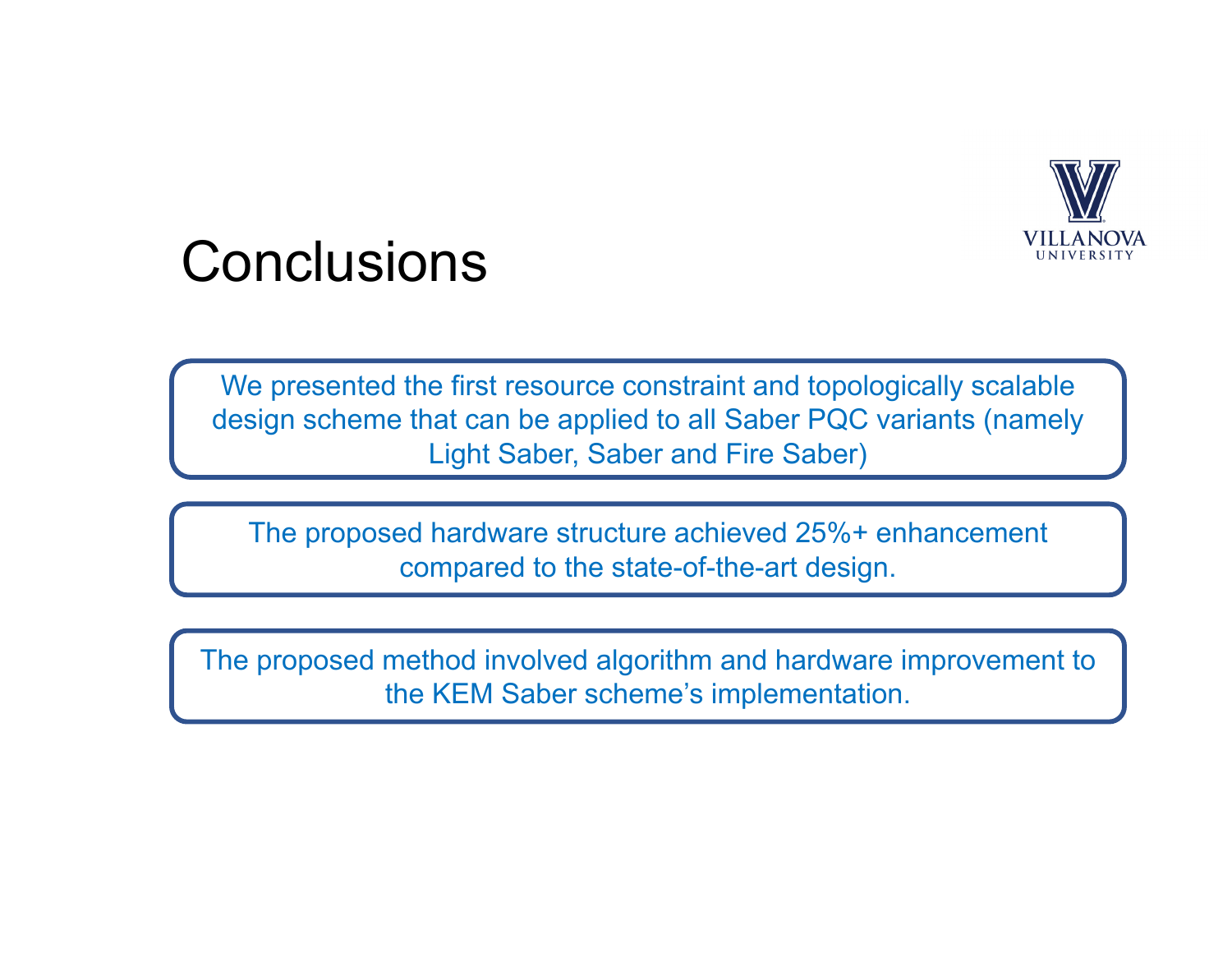

#### Future Works

Novel complexity reduction strategy for the Saber KEM PQC

Novel secure implementation strategy for the Saber KEM PQC

New generation of hardware design methodology for PQC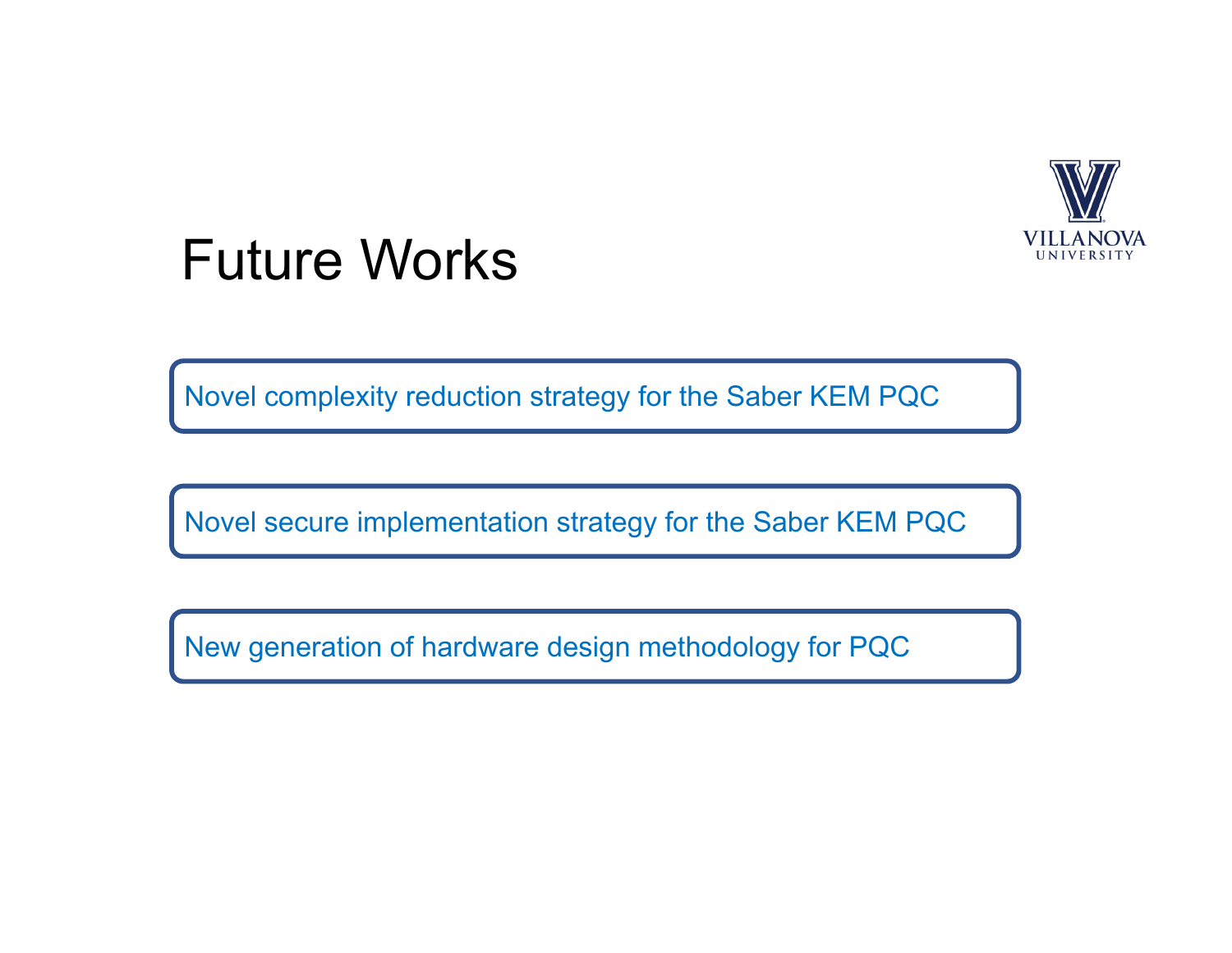

### Research Sponsors